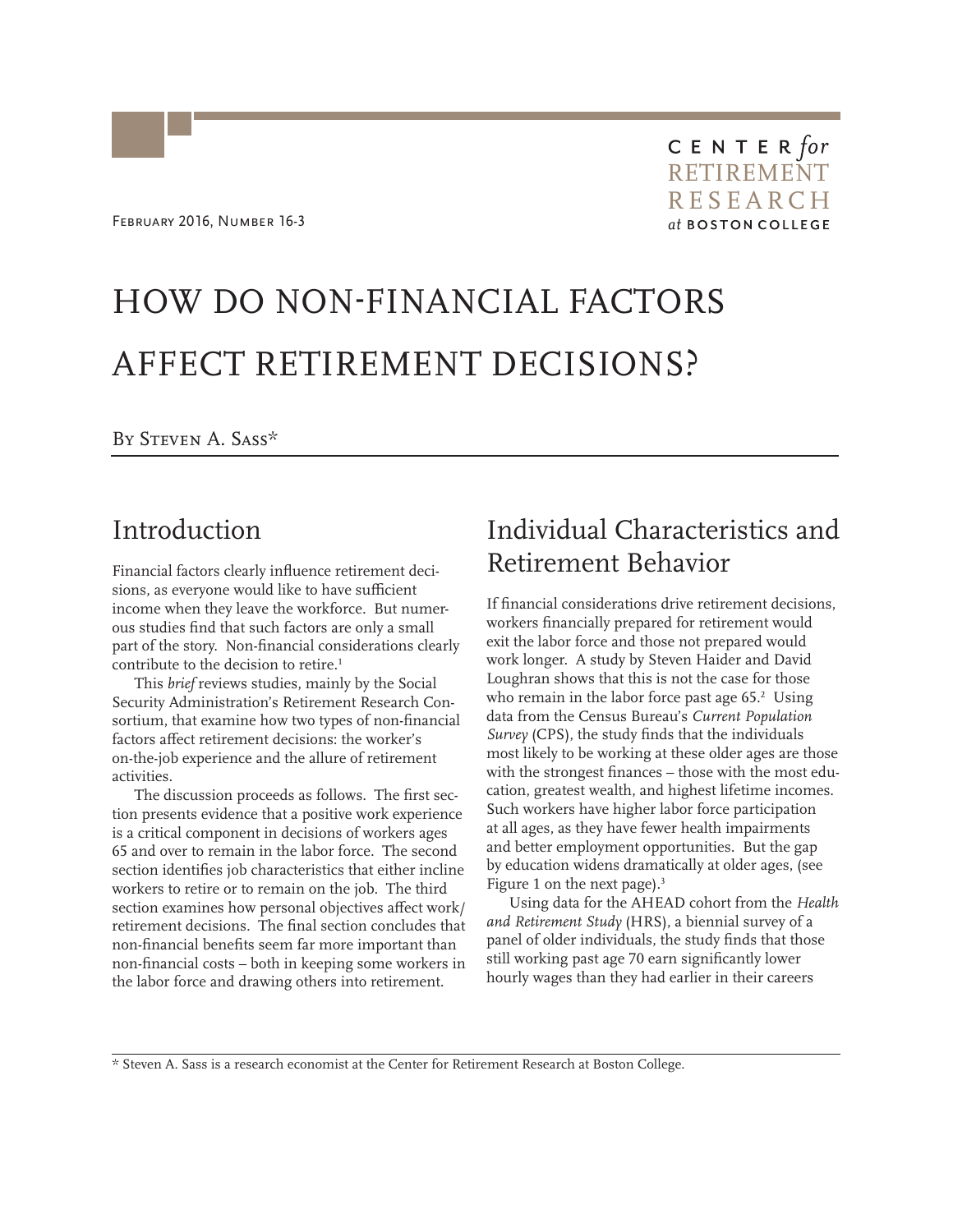

Figure 1. Labor Force Participation by Age and Education, 1991-1999

and are much more likely to work part-time.<sup>4</sup> It also finds that health shocks often lead to labor force exits after age 70, while financial factors, such as wages and wealth, have little or no effect. While these older workers likely value the additional income, the study characterizes their continued employment as more akin to "play" than "work." Overall, the study concludes that non-pecuniary considerations drive the labor force decisions of older workers.

# The Work Environment and Retirement Decisions

A study by Marco Angrisani, Michael Hurd, Erik Meijer, Andrew Parker and Susann Rohwedder assesses the importance of a broad range of non-financial workplace characteristics on labor force transitions at older ages.<sup>5</sup> Using HRS data from 2002-2010, the study estimates the effect of these characteristics on the likelihood that, from one biennial survey to the next, full-time workers, ages 51-79: 1) remain in fulltime employment; 2) shift to part-time employment; 3) shift to "non-employment, but not retirement;" or 4) retire. $^6$ 

The great majority of these transitions occur prior to age 65. Relative to the Haider and Loughran findings for workers over age 70, retirement behavior for this younger group is more responsive to financial factors. Full-time workers with greater wealth and higher incomes are more likely to retire; those less

prepared are more likely to remain in the labor force. Like Haider and Loughran, the study finds that educated workers, all else equal, are more likely to remain in full-time employment and less likely to retire. This finding is consistent with the notion that educated workers get more non-financial rewards from work, and that these rewards have a significant effect on their work and retirement decisions.

The study assesses the effects of a wide range of workplace characteristics on labor force transitions, from physical demands and stress levels to age discrimination and the enjoyment of work, using worker assessments recorded in the HRS. These assessments are collected by asking respondents the extent to which they agree with statements such as "I really enjoy going to work" on a scale from 1 to 4, with 1 meaning "strongly disagree" and 4 meaning "strongly agree."

Table 1 (on the next page) reports statistically significant relationships between a 1-unit increment on the response scale and the likelihood that a full-time worker remains in full-time employment, shifts to part-time employment, or retires over the two-year period between HRS interviews.7 As expected, jobs that require physical effort or good eyesight increase the likelihood of retirement. So do a difficult or stressful work environment, perceived age discrimination, job inflexibility, and work interfering with the respondent's personal life. Consistent with Haider and Loughran's findings, the study finds that those who enjoy going to work – reaping non-financial rewards from employment – are more likely to remain in fulltime employment and less likely to retire.<sup>8</sup>

The effect of health problems on the likelihood of retirement provides a useful yardstick for assessing the effect of these job characteristics. The study finds self-reported "fair" or "poor" health increases the likelihood of retirement by 6.3 percentage points. As indicated in Table 1, while no 1-point increment in a job characteristic affects the likelihood of retirement as much as health, 2-point increments for several of the characteristics would have a greater impact than "fair" or "poor" health. The study thus supports the notion that non-financial job characteristics can have large effects on labor force transitions.

Relatively few recent retirees in the HRS, however, cite adverse job characteristics as an especially important factor pushing them out of the labor force. Recently retired respondents are asked to identify whether: 1) poor health; 2) not liking work; 3) a desire to spend more time with family; or 4) a desire to do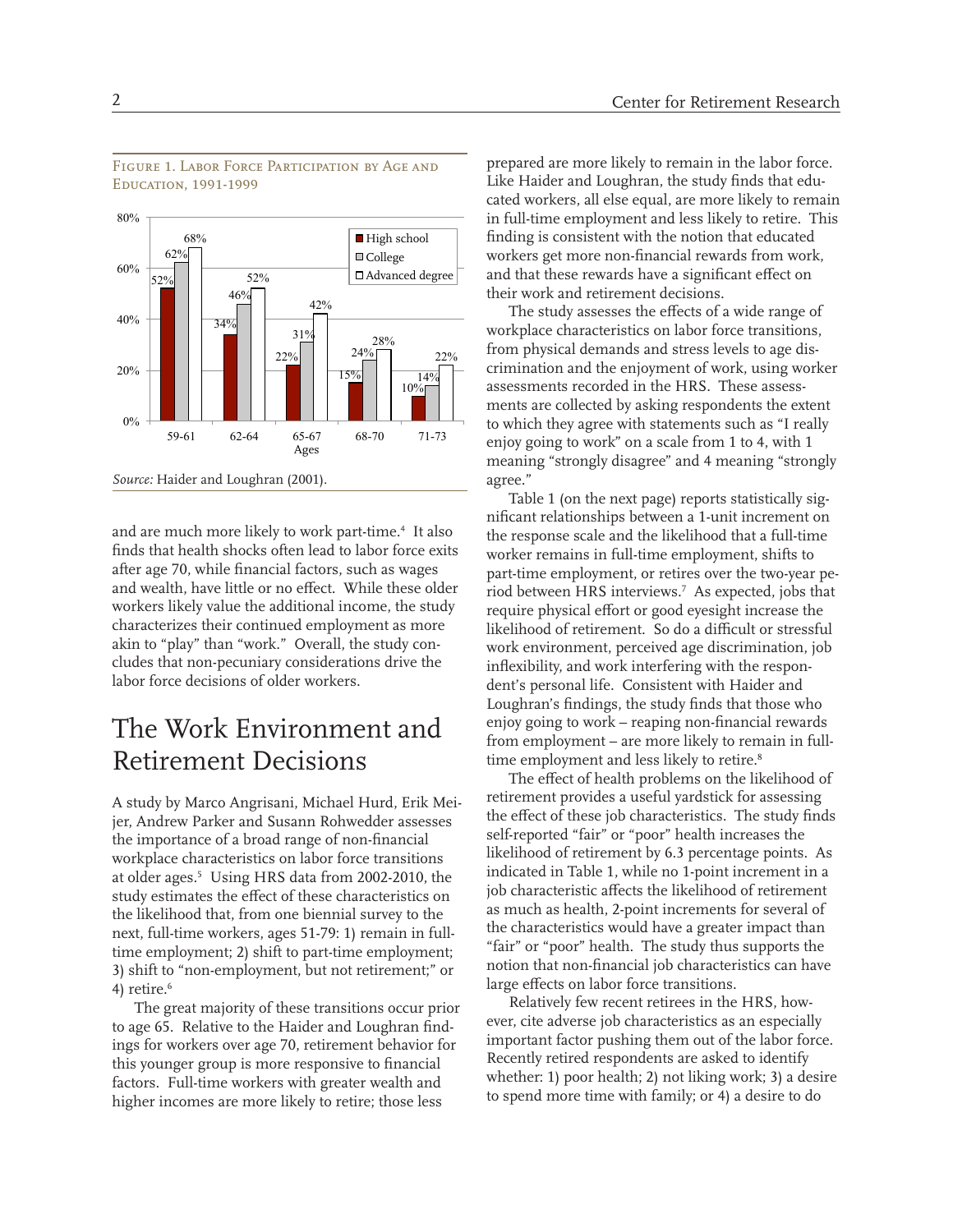|                                      | Remain in | Shift to<br>full-time employment part-time employment | Retire    |
|--------------------------------------|-----------|-------------------------------------------------------|-----------|
| Job requirements                     |           |                                                       |           |
| Job requires physical effort         | $-1.8***$ | $1.0**$                                               | $0.8***$  |
| Job requires good eyesight           | $-1.2***$ | 0.0                                                   | $1.1***$  |
| Job requires computer use            | $1.6**$   | $-1.2**$                                              | $-0.1$    |
| Work environment                     |           |                                                       |           |
| Difficult/stressful work environment | $-1.2*$   | $-0.4$                                                | $1.9***$  |
| Perceived age discrimination         | $-2.5***$ | $-0.7$                                                | $3.2***$  |
| Job flexibility                      |           |                                                       |           |
| Cannot reduce hours                  | $2.1**$   | $-5.1***$                                             | $2.7***$  |
| Wants to, but cannot, reduce hours   | $-6.5***$ | $2.1***$                                              | $4.2***$  |
| Feelings about work                  |           |                                                       |           |
| Enjoys going to work                 | $5.4***$  | $-0.2$                                                | $-4.5***$ |
| Work interferes with personal life   | $-3.4***$ | 0.2                                                   | $2.4**$   |

#### Table 1. Effect of Job Attributes on Likelihood of Labor Force Transitions, Percentage-Point Change

Notes: Statistically significant at 10-percent (\*\*), 5-percent (\*\*), or 1-percent level (\*\*\*). These results show the likelihood of labor force transitions over a two-year period for full-time workers ages 51-79 during 2002-2010. *Source:* Angrisani et al. (2013).

"other things" was a "very important reason" why they retired. Not liking work accounts for less than 10 percent of the "very important reasons" cited in the most recent 2012 survey, except for respondents ages 68-70 (see Figure 2). Poor health accounts for less than 30 percent, except for respondents younger than

FIGURE 2. DISTRIBUTION OF FACTORS CITED AS "VERY Important" in the Decision to Retire, by Age, 2012



*Source:* Authors' calculations from University of Michigan, *Health and Retirement Study* (2012).

62 or older than 70. Far more prevalent than these factors pushing workers out of the labor force are factors pulling them into retirement – a desire to "do other things" or "spend more time with family." This inclination is especially strong during the popular retirement ages of 62-67.9

#### The Allure of Retirement

A study by Ruby Brougham and David Walsh supports the importance of non-financial rewards in pulling workers into retirement. Interestingly, it also supports the Haider and Loughran finding that non-financial rewards keep *some* workers in the labor force longer. The study assesses how subjective assessments of the likelihood of achieving five different personal objectives affect the work and retirement plans of workers ages 55 and over at the University of Southern California. The five objectives are: 1) personal growth; 2) meaningful relationships; 3) a sense of identity; 4) financial security; and 5) passing one's knowledge and values to the next generation.

The study identifies two groups of workers – those planning to retire at least two years earlier than the median planned retirement age of their co-workers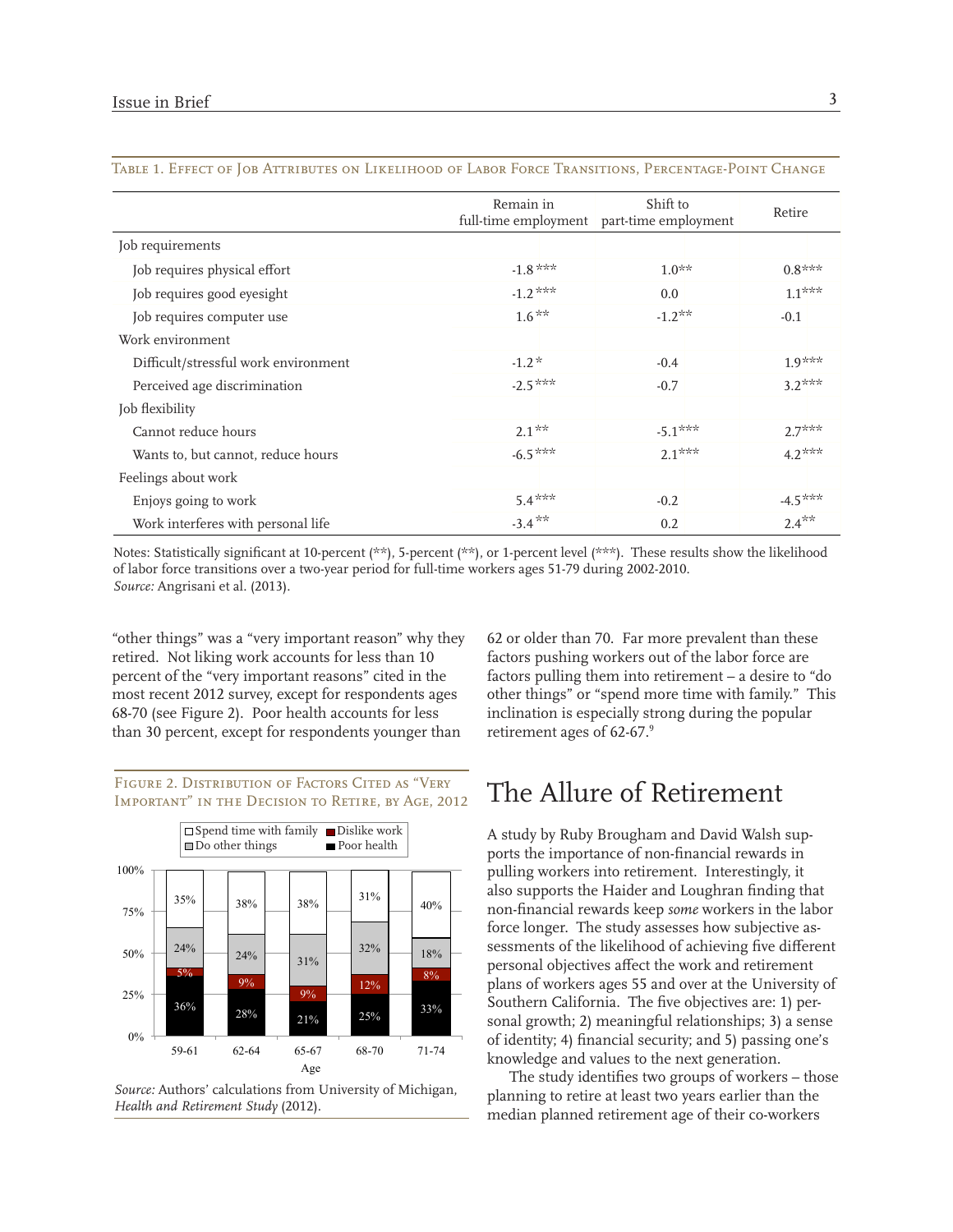(age 65) and those planning to retire at least two years later. Both those planning on retiring earlier and those planning on retiring later indicate that all five objectives are reasonably important.

The study, however, finds significant differences in whether continued employment or retirement offers the better opportunity for achieving these objectives. Respondents were asked to assess the probability of attaining each objective if they continued to work or if they retired in the coming year. As shown in Figure 3a, those planning to retire at least two years later than their co-workers see themselves as more likely to achieve all five objectives by remaining employed, and unlikely or only marginally likely to achieve each objective should they retire. Those planning to retire early also see continued employment as significantly more likely to provide financial security (see Figure 3b). But, unlike those who plan to keep working, those planning to retire early see retirement providing better opportunities for achieving three of the other objectives: personal growth, meaningful relationships, and a strong identity.

The study's sample – university faculty and staff – is hardly representative of the nation at large. Nor does it assess the allure of simple leisure that retirement provides that in no way contributes to more lofty personal objectives (e.g., watching TV and snacking on chips). The findings are nevertheless consistent with the findings reported above based on data drawn from the nationally representative HRS. For those who plan on working longer, *employment* promises greater opportunities to meet personal objectives. For those who opt to exit the labor force early, *retirement* promises greater opportunities to meet key objectives, which tips the scales in favor of retirement despite the expected cost in financial security.

### Conclusion

The studies reviewed in this *brief* provide little support for the notion that adverse job characteristics push a significant number of workers into retirement. They instead identify the importance of non-financial rewards in keeping some workers in the labor force and pulling others – the majority – into retirement. Non-financial factors rightly play an important role in work-and-retirement decisions. But given the importance of the decision to workers' financial well-being, it is important that they also understand and carefully weigh the financial implications in deciding when to exit the labor force. Few workers, however, are equipped even to estimate the financial implications. This inability raises the prospect of many workers being pulled out of the labor force too early to gain a financially secure retirement.

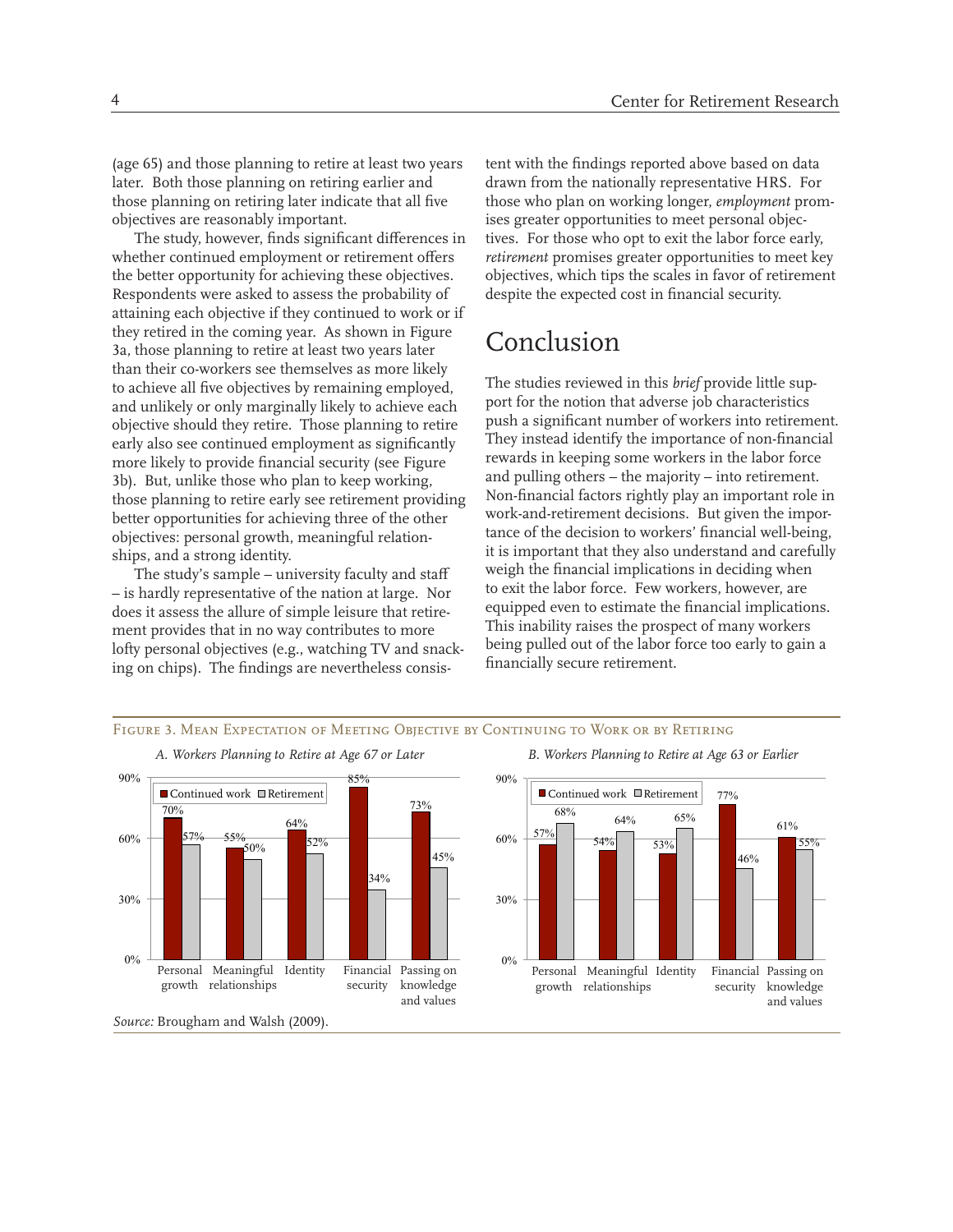#### Endnotes

1 Researchers found financial factors quite significant in retirement decisions when defined benefit pension plans provided strong incentives to retire at a particular age and modest Delayed Retirement Credits in the Social Security program offered strong incentives to retire by age 65 (Lumsdaine and Mitchell, 1999). These well-defined financial incentives are now largely gone, replaced by a much more amorphous set of financial incentives, typically to work longer than is generally the case. For a recent study that reviews the literature and illustrates the limited ability of financial considerations to explain current retirement behavior, see Rutledge, Gillis, and Webb (2015).

2 Haider and Loughran (2001).

3 The labor force participation data presented in Figure 1 is from 1991-1999, when defined benefit pension plans and relatively low Social Security Delayed Retirement Credits encouraged workers to retire by age 65 or earlier. Munnell (2013) updated Figure 1 using data from 1999 to 2012, when these incentives were significantly reduced or eliminated. While Munnell's results show labor force participation rising in all age and education groups, the disparities by education remain much the same. This finding suggests the continued importance of non-financial rewards in the work-and-retirement decisions of older workers.

4 AHEAD stands for the study of Aging and Health Dynamics among the Oldest Old. The AHEAD group consists of those born before 1924.

5 Angrisani et al. (2013). For a related study that includes objective, as well as self-reported, job attributes, see Angrisani, Kapteyn, and Meijer (2015).

6 The study controls for standard financial and demographic characteristics to isolate the effect of workplace characteristics on these labor force transitions.

7 Not shown is the likelihood of shifting to "non-employment, but not retirement"– the residual likelihood that brings the likelihood of all four transitions to 0.

8 See Haider and Loughran (2001) for similar results in an earlier period.

9 Consistent with the finding that a dislike of work is not a major reason for retiring, a large percentage of older workers report that they enjoy going to work. In addition, some of the workplace characteristics listed in Table 1 as increasing the likelihood of retirement – such as "work interfering with personal life" – suggest factors that pull workers into retirement rather than push them out of employment.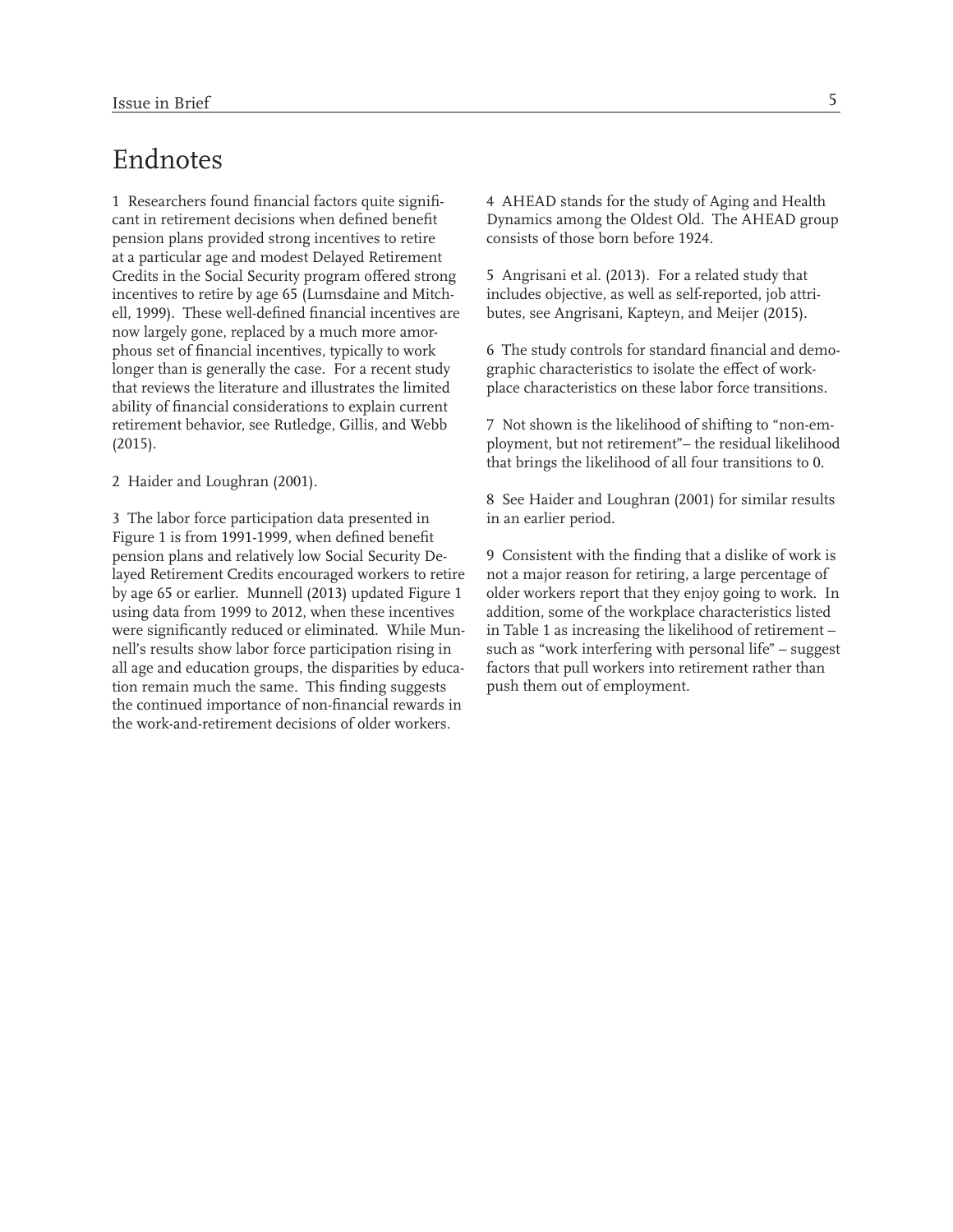## References

- Angrisani, Marco, Arie Kapteyn, and Erik Meijer. 2015. "Nonmonetary Job Characteristics and Employment Transitions at Older Ages." Working Paper 2015-3. Ann Arbor, MI: University of Michigan Retirement Research Center.
- Angrisani, Marco, Michael Hurd, Erik Meijer, Andrew Parker, and Susann Rohwedder. 2013. "Labor Force Transitions at Older Ages: The Roles of Work Environment and Personality." Working Paper 2013-295. Ann Arbor, MI: University of Michigan Retirement Research Center.
- Brougham, Ruby R. and David A. Walsh. 2009. "Early and Late Retirement Exits." *International Journal of Aging and Human Development* 69(4): 267-286.
- Haider, Steven and David Loughran. 2001. "Elderly Labor Supply: Work or Play?" Working Paper 2001- 04. Chestnut Hill, MA: Center for Retirement Research at Boston College.
- Lumsdaine Robin L. and Olivia S. Mitchell. 1999. "New Developments in the Economic Analysis of Retirement." *Handbook of Labor Economics* 3: 3261-3307.
- Munnell, Alicia H. 2013. "Social Security's *Real* Retirement Age Is 70." *Issue in Brief* 13-15. Chestnut Hill, MA: Center for Retirement Research at Boston College.
- National Institute on Aging. 2007. *Growing Older in America: The Health & Retirement Study.* Publication No. 07-5757. Bethesda, MD.
- Rutledge, Matthew S., Christopher M. Gillis, and Anthony Webb. 2015. "Will the Average Retirement Age Continue to Increase?" Working Paper 2015-16. Chestnut Hill, MA: Center for Retirement Research at Boston College.
- University of Michigan. *Health and Retirement Study,*  2012. Ann Arbor, MI.